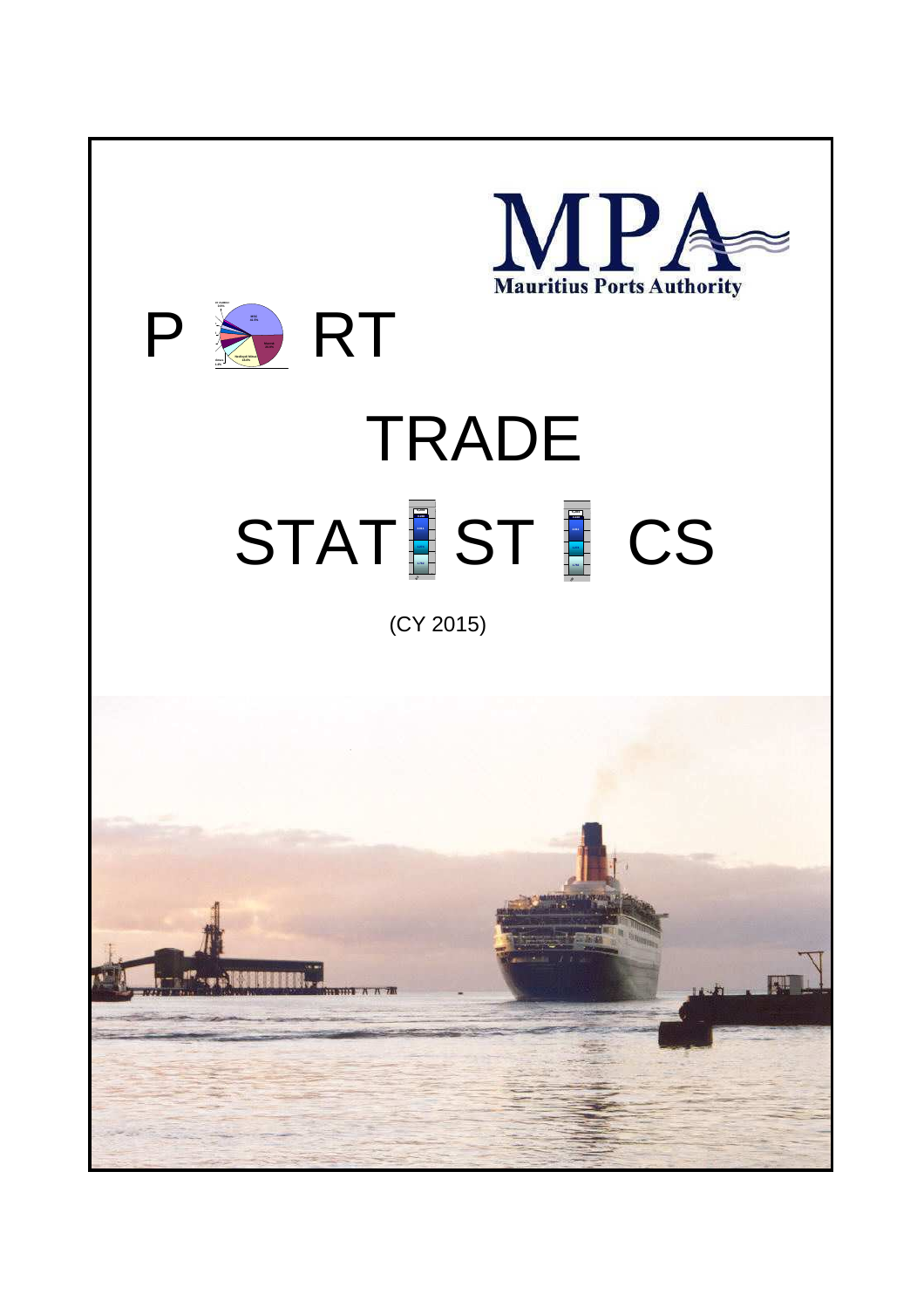

| <b>OVERALL TRAFFIC CY2015</b>            |                        |
|------------------------------------------|------------------------|
| <b>Cargo Traffic</b>                     | $6,840,673$ tonnes     |
| <b>Imports</b>                           | 5,711,827 tonnes       |
| <b>Exports</b>                           | 1,128,846 tonnes       |
|                                          |                        |
| <b>Container Traffic</b>                 | 361,109<br><b>TEUs</b> |
| <b>Captive Containers</b>                | 255,884 TEUs           |
|                                          |                        |
| <b>Transhipment Containers (Inwards)</b> | 105,225 TEUs           |
|                                          |                        |
| <b>Vessel Traffic</b>                    | 2,947                  |
| <b>Containerised Vessels</b>             | 568                    |
| <b>Dry Bulk Carrriers</b>                | 52                     |
| <b>Tankers (Liquid Bulk Carriers)</b>    | 78                     |
| <b>General Cargo Vessels</b>             | 103                    |
| <b>Fishing Vessels - new record</b>      | 953                    |
| <b>Cruise Vessels</b>                    | 23                     |
| <b>Others</b>                            | 1,170                  |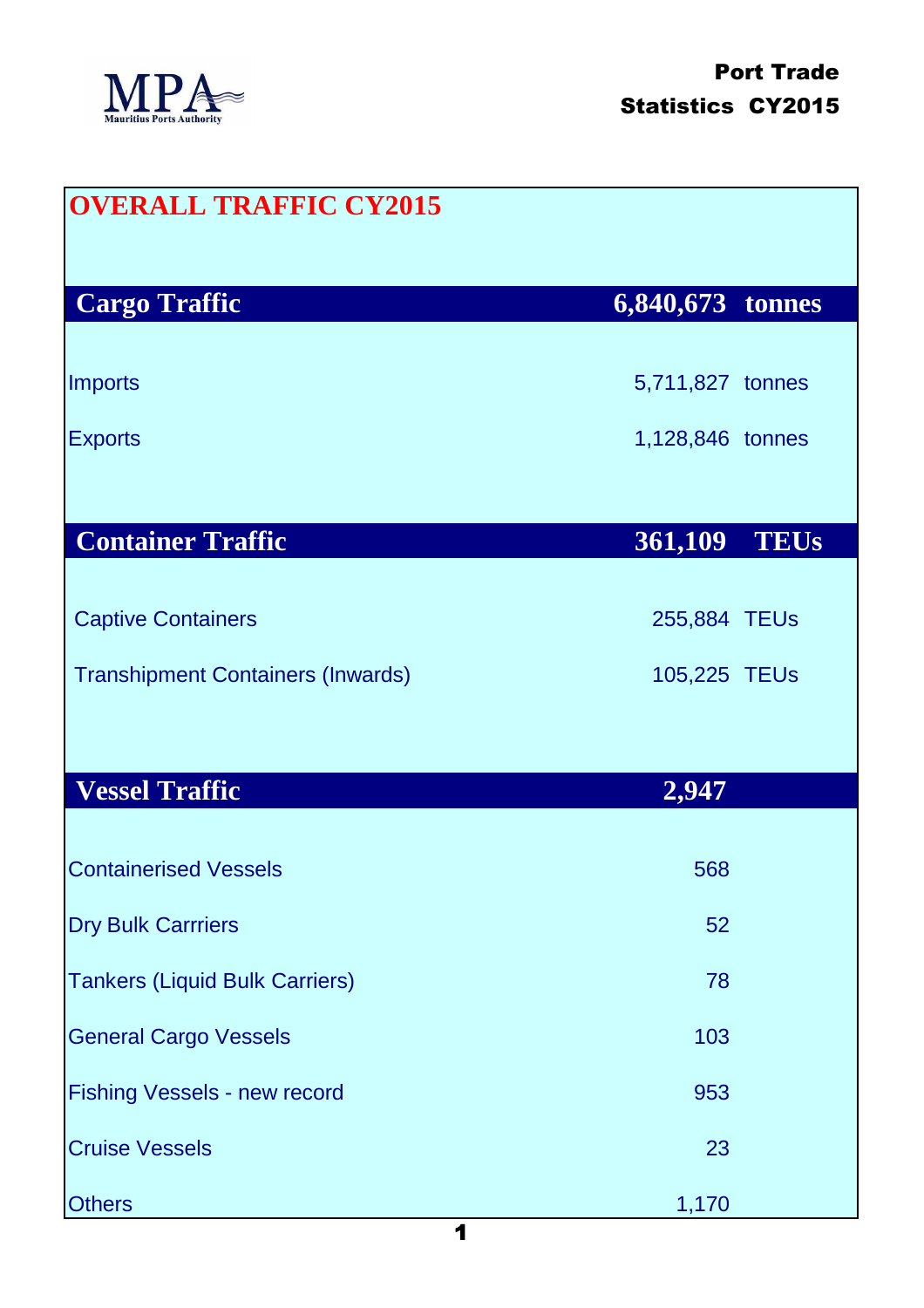

## **TOTAL TRAFFIC BY CARGO TYPE CY2010 TO CY2015 (TONNES)**

|                                             |                | 2011      | 2012      | 2013      | 2014      | 2015        |
|---------------------------------------------|----------------|-----------|-----------|-----------|-----------|-------------|
| <b>Dry Bulk:</b>                            |                |           |           |           |           |             |
| [Cement + Coal + Fertilizers +              | <b>Imports</b> | 1,665,674 | 1,807,223 | 1,801,151 | 1,678,249 | 1,818,828   |
| Maize + Soya Bean Meal +                    | <b>Exports</b> | 53,761    |           |           | 27,989    |             |
| Sugar + Wheat + Aggregates]                 |                | 1,719,435 | 1,807,223 | 1,801,151 | 1,706,238 | 1,818,828   |
|                                             |                |           |           |           |           |             |
| <b>Liquid Bulk:</b>                         |                |           |           |           |           |             |
| [Bitumen + Black Oil + Bunker +             | <b>Imports</b> | 1,231,821 | 1,216,554 | 1,189,478 | 1,260,567 | 1,320,710   |
| Edible Oil + LPG + Liquid Ammonia + Exports |                | 339,659   | 404,611   | 337,487   | 348,871   | 361,375     |
| Molasses + Tallow + White Oil]              |                | 1,571,480 | 1,621,165 | 1,526,965 | 1,609,438 | 1,682,085   |
|                                             |                |           |           |           |           |             |
| <b>Containerised:</b>                       |                |           |           |           |           |             |
|                                             |                |           |           |           |           |             |
| [Cargo in Containers + Rodrigues'           | <b>Imports</b> | 2,293,729 | 2,713,340 | 2,517,577 | 2,642,993 | 2,392,393   |
| <b>Containerised Cargo]</b>                 | <b>Exports</b> | 689,189   | 730,666   | 736,654   | 768,866   | 760,203     |
|                                             |                | 2,982,918 | 3,444,006 | 3,254,231 | 3,411,859 | 3, 152, 596 |
|                                             |                |           |           |           |           |             |
| <b>General Cargo (excl Fish):</b>           |                |           |           |           |           |             |
|                                             |                |           |           |           |           |             |
| [Bagged Cargo+ Unitised Break Bulk-Imports  |                | 55,630    | 62,432    | 25,576    | 23,957    | 37,067      |
| <b>Rodrigues General Cargo]</b>             | <b>Exports</b> | 6,830     | 5,597     | 4,480     | 5,266     | 4,262       |
|                                             |                | 62,460    | 68,029    | 30,056    | 29,223    | 41,329      |
| <b>Fish Traffic:</b>                        |                |           |           |           |           |             |
|                                             |                |           |           |           |           |             |
| [Local Market + Transhipment In +           | <b>Imports</b> | 139,711   | 133,357   | 146,438   | 140,354   | 142,829     |
| <b>Transhipment Out]</b>                    | <b>Exports</b> | 1,217     | 1,406     | 1,859     | 3,056     | 3,006       |
|                                             |                | 140,928   | 134,763   | 148,297   | 143,410   | 145,835     |
|                                             |                |           |           |           |           |             |
|                                             |                |           |           |           |           |             |
| <b>Total Imports</b>                        |                | 5,386,565 | 5,932,906 | 5,680,220 | 5,746,120 | 5,711,827   |
| <b>Total Exports</b>                        |                | 1,090,656 | 1,142,280 | 1,080,480 | 1,154,048 | 1,128,846   |
| <b>Total Imports &amp; Exports</b>          |                | 6,477,221 | 7,075,186 | 6,760,700 | 6,900,168 | 6,840,673   |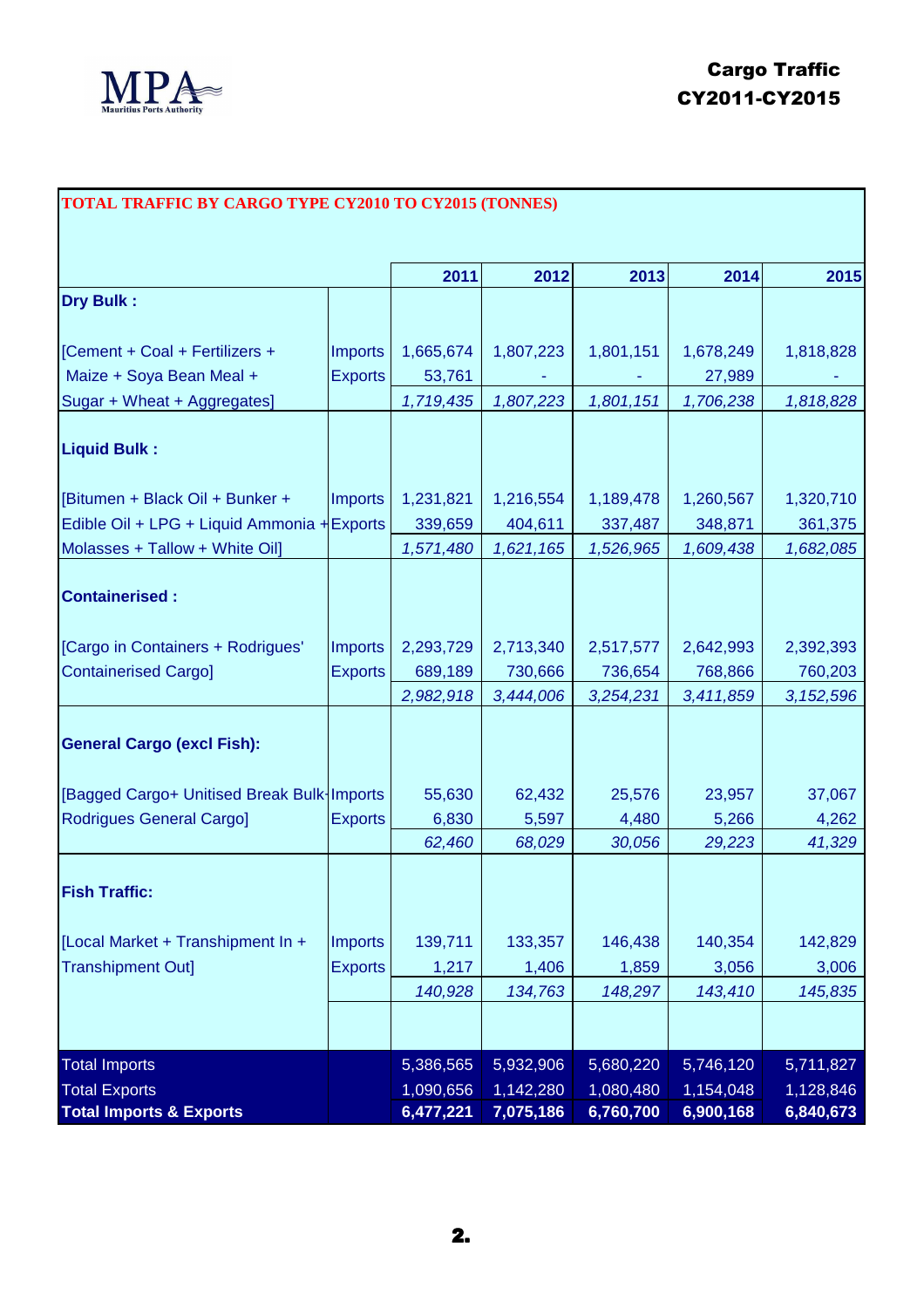

## Container Traffic CY1979 to CY2015

## **TOTAL CONTAINER TRAFFIC CY1979 TO CY2015 (TEUs)**

| Year         | <b>Captive* Containers</b> |                  |                    | <b>Transhipment Inwards Containers</b> | <b>Grand Total</b> |                    |                    |
|--------------|----------------------------|------------------|--------------------|----------------------------------------|--------------------|--------------------|--------------------|
|              | <b>Laden</b>               | <b>Empty</b>     | <b>Total</b>       | <b>Laden</b>                           | <b>Empty</b>       | <b>Total</b>       | <b>Containers</b>  |
| 1979         | 9,383                      | 4,392            | 13,775             |                                        |                    |                    | 13,775             |
| 1980         | 13,679                     | 7,033            | 20,712             |                                        |                    |                    | 20,712             |
| 1981         | 15,246                     | 8,031            | 23,277             | 1,383                                  | 714                | 2,097              | 25,374             |
| 1982         | 15,747                     | 7,271            | 23,018             | 162                                    |                    | 162                | 23,180             |
| 1983         | 16,445                     | 7,979            | 24,424             | 207                                    | 66                 | 273                | 24,697             |
| 1984         | 18,303                     | 8,438            | 26,741             | 110                                    | 79                 | 189                | 26,930             |
| 1985         | 20,475                     | 7,531            | 28,006             | 886                                    | 12                 | 898                | 28,904             |
| 1986         | 25,834                     | 10,442           | 36,276             | 326                                    | 57                 | 383                | 36,659             |
| 1987         | 34,752                     | 14,227           | 48,979             | 245                                    | 54                 | 299                | 49,278             |
| 1988         | 37,211                     | 17,877           | 55,088             | 561                                    | 27                 | 588                | 55,676             |
| 1989         | 40,917                     | 17,415           | 58,332             | 1,355                                  | 128                | 1,483              | 59,815             |
| 1990         | 43,135                     | 18,225           | 61,360             | 830                                    | 82                 | 912                | 62,272             |
| 1991         | 46,886                     | 21,395           | 68,281             | 1,868                                  | 127                | 1,995              | 70,276             |
| 1992         | 52,686                     | 24,477           | 77,163             | 2,967                                  | 124                | 3,091              | 80,254             |
| 1993         | 60,453                     | 26,360           | 86,813             | 1,448                                  | 74                 | 1,522              | 88,335             |
| 1994         | 63,370                     | 28,341           | 91,711             | 1,877                                  | 158                | 2,035              | 93,746             |
| 1995         | 65,275                     | 26,543           | 91,818             | 1,020                                  | 44                 | 1,064              | 92,882             |
| 1996         | 73,350                     | 31,150           | 104,500            | 1,017                                  | 134                | 1,151              | 105,651            |
| 1997         | 80,057                     | 35,857           | 115,914            | 1,004                                  | 38                 | 1,042              | 116,956            |
| 1998         | 88,825                     | 46,116           | 134,941            | 1,247                                  | 229                | 1,476              | 136,417            |
| 1999         | 93,903                     | 44,285           | 138,188            | 5,000                                  | 1,081              | 6,081              | 144,269            |
| 2000         | 103,019                    | 50,986           | 154,005            | 3,311                                  | 104                | 3,415              | 157,420            |
| 2001         | 108,236                    | 49,524           | 157,760            | 3,392                                  | 482                | 3,874              | 161,634            |
| 2002         | 109,720                    | 52,364           | 162,084            | 17,273                                 | 18,820             | 36,093             | 198,177            |
| 2003         | 120,020                    | 59,587           | 179,607            | 68,579                                 | 33,703             | 102,282            | 281,889            |
| 2004         | 123,201                    | 66,601           | 189,802            | 70,548                                 | 29,768             | 100,316            | 290,118            |
| 2005         | 111,053                    | 60,927           | 171,980            | 61,692                                 | 20,100             | 81,792             | 253,772            |
| 2006         | 118,531                    | 54,702           | 173,233            | 63,835                                 | 29,357             | 93,192             | 266,425            |
| 2007         | 131,001                    | 62,337           | 193,338            | 89,717                                 | 20,528             | 110,245            | 303,583            |
| 2008         | 136,159                    | 78,475           | 214,634            | 88,944                                 | 31,346             | 120,290            | 334,924            |
| 2009         | 128,797                    | 65,183           | 193,980            | 70,196                                 | 36,857             | 107,053            | 301,033            |
| 2010         | 144,679                    | 77,991           | 222,670            | 73,842                                 | 36,150             | 109,992            | 332,662            |
| 2011         | 153,619                    | 81,421           | 235,040            | 86,378                                 | 29,206             | 115,584            | 350,624            |
| 2012         | 161,677                    | 97,486           | 259,163            | 115,600                                | 42,704             | 158,304            | 417,467            |
| 2013<br>2014 | 162,617<br>170,346         | 86,331<br>81,452 | 248,948<br>251,798 | 99,189<br>104,186                      | 37,189<br>47,017   | 136,378<br>151,203 | 385,326<br>403,001 |
| 2015         | 168,909                    | 86,975           | 255,884            | 84,584                                 | 20,641             | 105,225            | 361,109            |

\* includes exports + imports